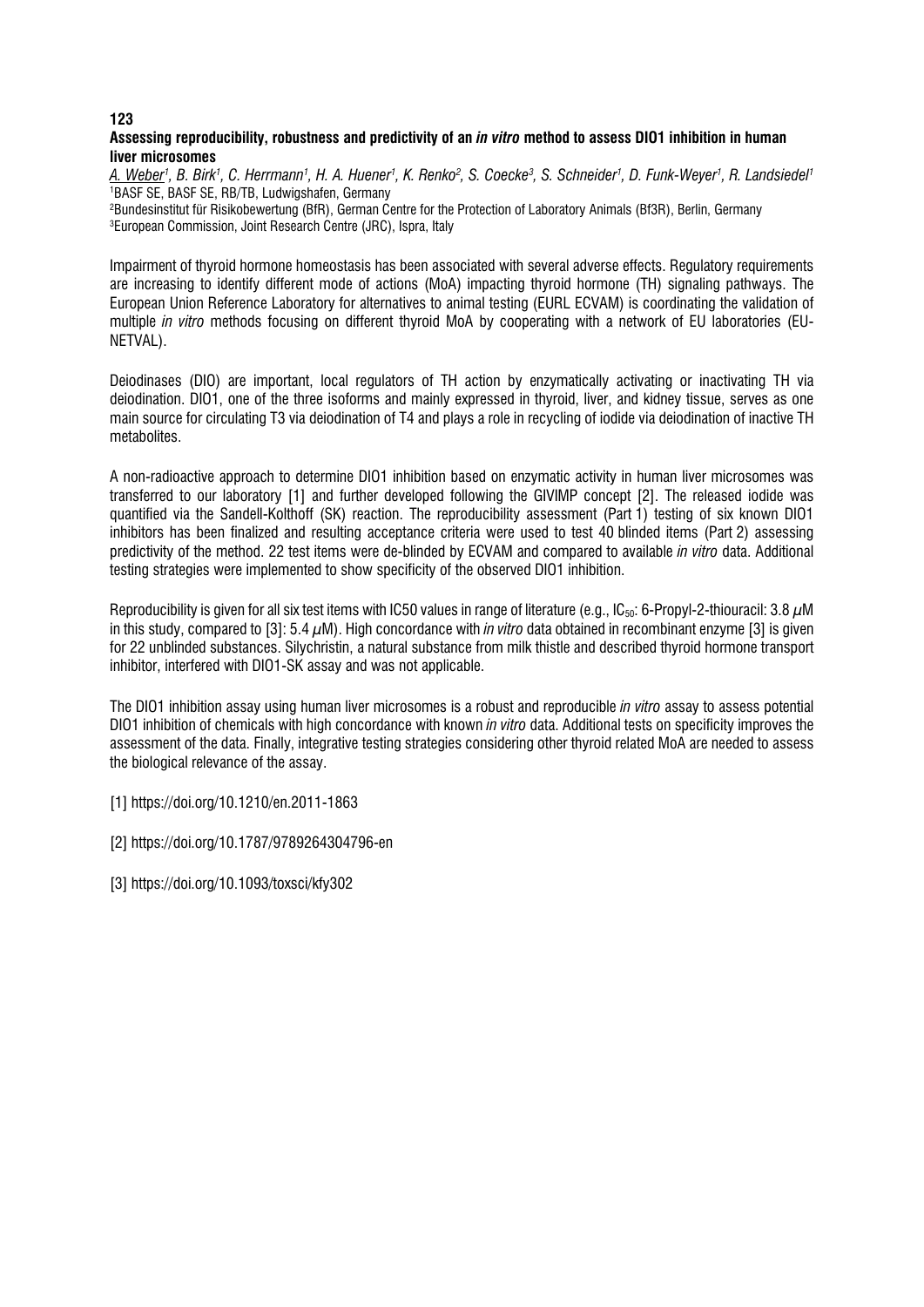# **SEMO-1 (Y37A1B.5), a novel selenium-binding protein ortholog and hydrogen sulfide source, mediates selective stress resistance in the model organism** *C. elegans*

*V. A. Ridolfi1 , T. M. Philipp1 , W. Gong1 , J. Priebs1 , H. Steinbrenner1 , L. O. Klotz1* 1 Friedrich-Schiller-Universität Jena, Nutrigenomik, Jena, Germany

**Question:** The *Caenorhabditis elegans* ortholog of human selenium-binding protein 1 (SELENBP1), Y37A1B.5 (Y37), is a pro-aging factor. Knock-down of Y37 resulted in elevated lifespan and better resistance against oxidative stress [1]. SELENBP1 catalyzes the conversion of methanethiol to hydrogen sulfide (H<sub>2</sub>S), hydrogen peroxide (H<sub>2</sub>O<sub>2</sub>) and formaldehyde, thus acting as methanethiol oxidase (MTO). Here, we tested whether Y37 has MTO activity, whether it is involved in selenium homeostasis, and whether energy metabolism is involved in the observed modulation of lifespan by Y37.

**Methods:** MTO activity was measured using a coupled assay based on *in situ*-generation of methanethiol as catalyzed by a bacterial recombinant L-methionine gamma-lyase, followed by detection of MTO-generated H<sub>2</sub>S and H<sub>2</sub>O<sub>2</sub> [2]. Lifespan analyses were performed using standard *C. elegans* culture. For stress resistance analyses, nematodes were exposed to toxic concentrations of selenite or paraquat. Worms employed included N2 wildtype and mutant strains deficient in Y37 or in the AMPK ortholog, AAK-1/-2.

**Results:** Like SELENBP1, isolated recombinant Y37 has MTO activity. While MTO activity was detected in lysates from wild-type nematodes, the Y37-deficient strain was devoid of it. A Y37-deficient mutant strain generated through CRISPR/Cas technology exhibited an extended lifespan, similar to the previously reported worms exposed to Y37-specific RNAi. Moreover, resistance against the redox-cycler paraquat was also improved in the Y37-deficient strain. In contrast to paraquat, selenite was more toxic in the Y37-deficient strain, as compared to wild-type worms. Lifespan extension following Y37 depletion was abrogated in a mutant strain deficient in both isoforms of the catalytic AAK subunit, while Y37 depletion through RNAi appeared to enhance AAK phosphorylation in wild-type worms.

**Conclusions:** (1) Y37 acts as MTO in *C. elegans*; thus, we named it SEMO-1 (SELENBP1 ortholog with MTO activity). (2) SEMO-1 mediates selective stress resistance. It renders worms susceptible to oxidative stress but also serves as selenium buffer, protecting against high doses of selenite. (3) SEMO-1 is involved in the AAK-mediated regulation of energy metabolism, thereby affecting organismal lifespan and stress resistance.

Support: Deutsche Forschungsgemeinschaft (DFG, Bonn, Germany) RTG 2155, "ProMoAge".

[1] Köhnlein *et al.*, Redox Biol. 28:101323 (2020), [2] Philipp *et al.*, Redox Biol. 43:101972 (2021).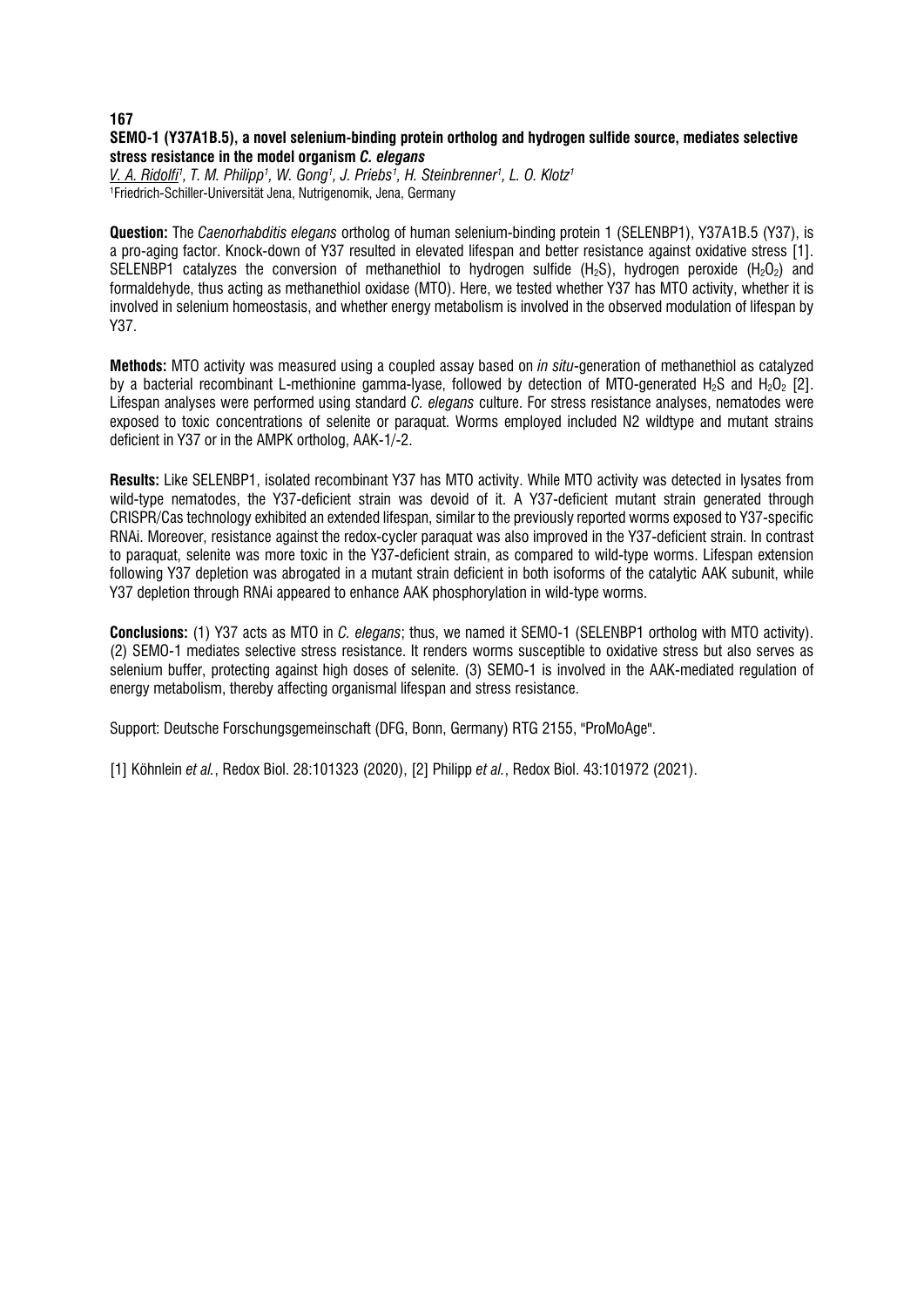# **Potency ranking of PAs in human liver cells using an** *in vitro* **genotoxicity battery and impact of OCT1-mediated uptake**

*M. Haas1 , K. Wirachowski1 , J. H. Küpper2 , D. Schrenk1 , J. Fahrer1* 1 Technical University of Kaiserslautern, Food Chemistry and Toxicology, Kaiserslautern, Germany 2 Brandenburg University of Technology Cottbus-Senftenberg, Molecular Cell Biology, Brandenburg, Germany

**Introduction:** Pyrrolizidine alkaloids (PAs) are known contaminants in numerous plant-based foods like herbal teas and dietary supplements. CYP450 enzymes are necessary for metabolic activation of PAs and formation of DNA reactive metabolites. It is well known that PAs are genotoxic, hepatoxic and can cause liver cancer. Recent data provide evidence that the genotoxic and cytotoxic potential of PAs is largely structure-dependent.

**Objectives:** The aim of the study was to analyse the relative genotoxic potential of eleven structurally different PAs in metabolically competent human liver cells using an *in vitro* genotoxicity battery and to detail the impact of OCT1-mediated uptake.

**Material & Methods:** HepG2 cells with CYP3A4 overexpression were used as cell model, which were incubated with eleven different PAs for up to 24 h. The genotoxic potential was investigated using western-blot analysis of the DNA damage markers γH2AX and p53 as well as the alkaline comet assay. Data were subject to BMD modelling via PROAST software to derive BMDL values for assessing the relative genotoxicity. The impact of OCT1 on PA uptake was studied using pan-OCT and OCT1-specific inhibitors. As endpoints, cell viability and genotoxicity markers were included.

**Results:** Overall, monoesters such as lycopsamine show the lowest and cyclic di-esters including retrorsine the strongest genotoxic effects within our test battery. Furthermore, the results of all genotoxic assays demonstrate a structuredependent genotoxicity of the PAs and the same correlation regarding the potency ranking based on BMDL values. The lowest BMDL values ranging from  $0.1 - 0.8 \mu$ M were obtained for cyclic and open di-ester such as retrorsine and lasiocarpine, whereas monocrotaline and lycopsamine showed the highest BMDL values. After OCT1 inhibition, a strong reduction in both genotoxicity and cytotoxicity induced by lasiocarpin was determined.

**Conclusion:** Our findings show a concentration- and structure-dependent toxicity based on the degree of esterification. The alkaline comet assay results are perfectly in line with the western blot experiments. Our data strongly supports the notion that PAs can be ranked according to their relative genotoxic and cytotoxic potencies. Furthermore, the OCT inhibition studies displayed that heliotrine, lasiocarpine and riddelliine are generally transported by OCT1, which is currently validated by genetic knockdown studies.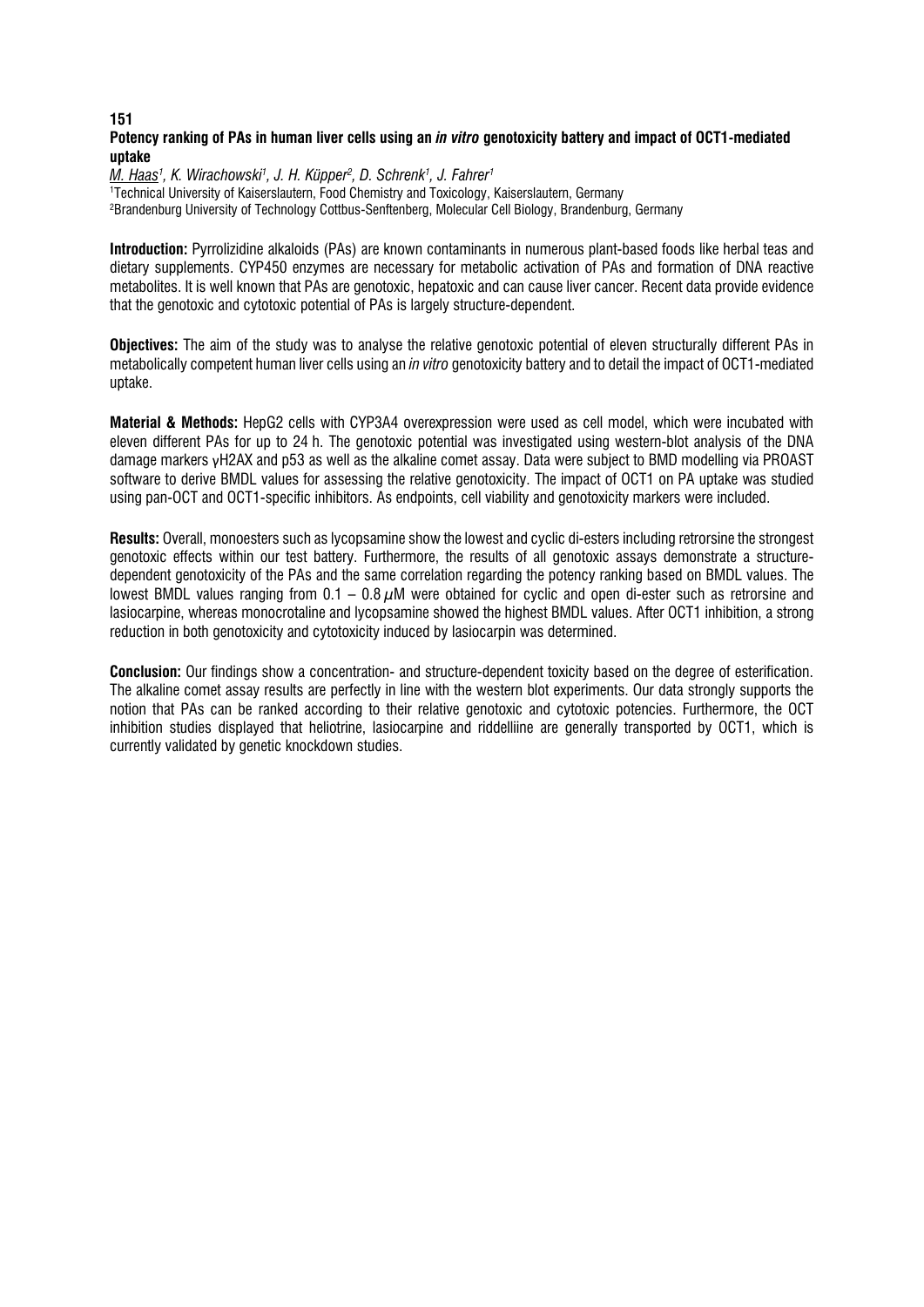#### **Machine Learning Prediction of Cyanobacterial Toxin (Microcystin) Toxicodynamics in Humans**

*R. Fotler1 , S. Altaner1 , S. Jäger-Honz2 , I. Zemskov3 , V. Wittmann3 , F. Schreiber2 , D. Dietrich1*

1 Universität Konstanz, Biologie / Human & Ökotoxikologie, Konstanz, Germany 2 Universität Konstanz, Bioinformatik, Konstanz, Germany 3 Universität Konstanz, Bioorganische Chemie, Konstanz, Germany

Microcystins (MC) represent a family of cyclic peptides with approx. 250 congeners, some of which were demonstrated to be toxic to humans. The toxicological profile of MC is characterized by the active cellular uptake of MC via organic anion transporting polypeptides (OATPs), and the subsequent irreversible inhibition of primarily ser/thr protein phosphatases (PPP) amongst a number of cellular proteins. Although a comparison between rodents and humans demonstrated that rodents are poor surrogates for humans with regard to the i) type of OATP expressed in the various tissues, ii) the affinity and iii) capacity of expressed OATPs for specific MC congener transport, risk assessment is still based on a single MC congener and a 90-day toxicity study in mice. The observation that humans demonstrate major differences in OATP expression and thus susceptibility to MC only compounded the fact that current risk assessment premises could severely underestimate the potential toxicities of MC due to their congener-specific kinetics. In view of the ever-increasing number of identified MC congeners, yet lacking the ability to synthetize these in sufficient purity and amounts for *in vitro* or *in vivo* testing, an *in silico* approach using toxicodynamic data could provide a first step towards a better toxicity assessment of uncharacterized MCs with relevance for humans. Accordingly, the aim of this study was to develop a comprehensive dataset of toxicodynamics, i.e., the PPP inhibitory capacities of a limited number of MC congeners. These *in vitro* data were then used as a comparative basis driving an *in silico* approach using machine learning (ML). The inhibition of PPP1, PPP2A and PPP5 by 18 structurally different MC was determined and demonstrated MC congener-dependent inhibition activity and a lower susceptibility of PPP5 to inhibition than PPP1 and PPP2A. The data were employed to train a ML algorithm that allows prediction of PPP inhibition (toxicity) based on 2D chemical structure of MC. IC50 values were classified into three toxicity classes, and three ML models were used to predict the toxicity class, resulting in 80-90% correct toxicity predictions, thereby providing an initial step towards in silico hazard predictions for MC and thus a basis for improved risk assessment.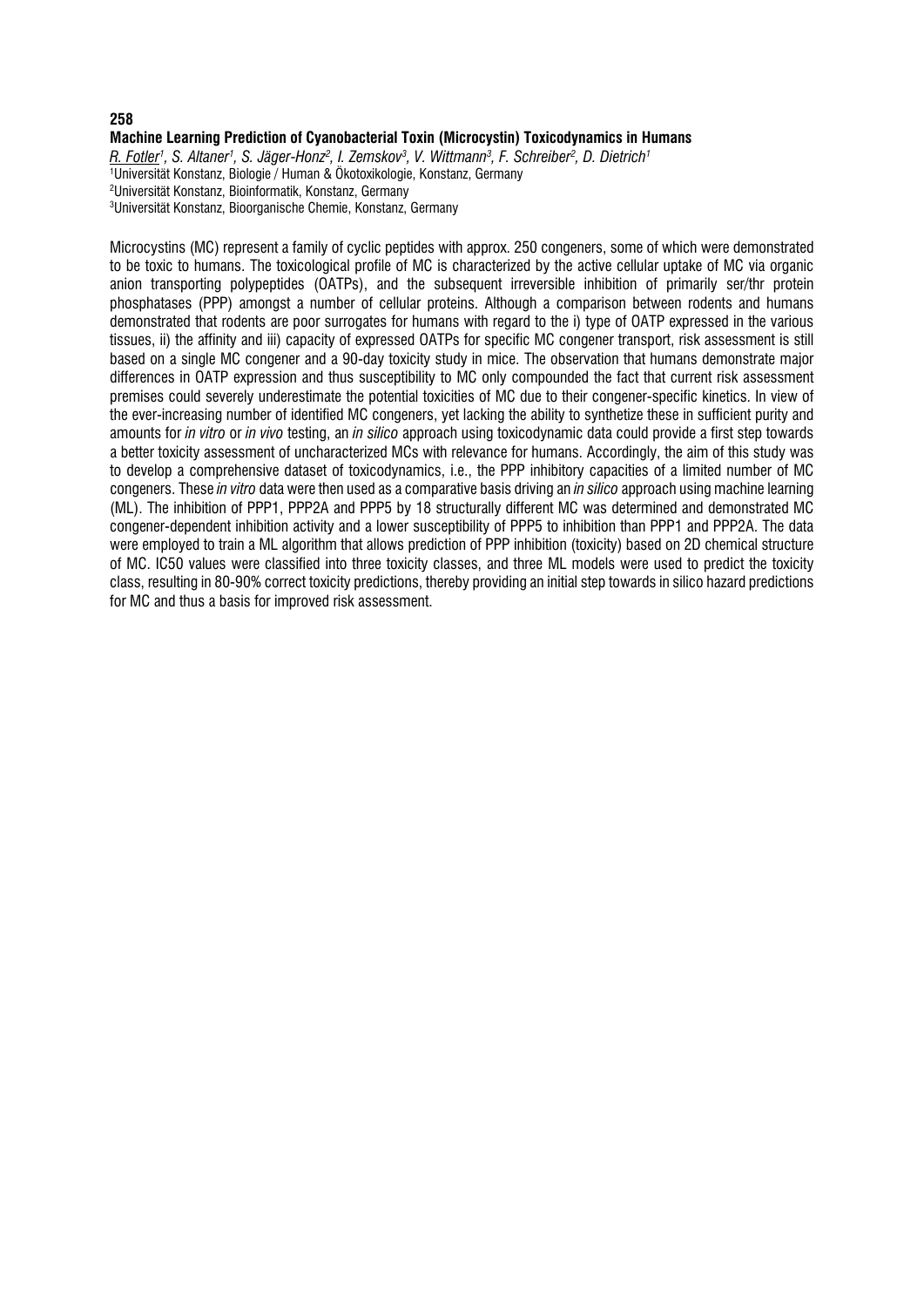# **Toxicological evaluation of carbon fibre dusts after air-liquid interface exposure of lung cell cultures**

*A. Friesen1 , S. Fritsch-Decker2 , S. Mülhopt3 , C. Weiss2 , D. Stapf3 , A. Hartwig1*

1 Karlsruhe Institute of Technology, Institute of Applied Biosciences, Department of Food Chemistry and Toxicology, Karlsruhe, Germany

2 Karlsruhe Institute of Technology, Institute of Biological and Chemical Systems - Biological Information Processing, Eggenstein-Leopoldshafen, Germany

3 Karlsruhe Institute of Technology, Institute of Technical Chemistry, Eggenstein-Leopoldshafen, Germany

The role of carbon fibres (CF) as an advanced material is growing in various sectors of the industry, for example in the automotive, aerospace or wind power industries. However, there are only few studies addressing the release of CF dusts and their toxicological impact after inhalation. To fill this gap, within the CarbonFibreCycle project air-liquid interface (ALI) cultures composed of bronchial epithelial cells (BEAS-2B) and macrophage-like cells (THP-1) were established and exposed to a single dose of differently processed CFs via the Vitrocell® Automated Exposure Station. A high modulus CF was either milled in a ball mill or heated in a tube furnace at 800°C and then milled. The CF fragments were aerosolized and fed into the exposure station. The deposition within the exposure chamber and the resulting doses were measured by digital microscopy as well as by quartz crystal microbalance. After different post-incubation periods, the cultures were assessed with regard to viability (LDH, cell count), genotoxic effects (alkaline unwinding), gene expression (highthroughput RT-qPCR) and cytokine release (IL-8).

Exposure towards mechanically processed CFs did not generate any cytotoxic response in mono- (BEAS-2B) or cocultures (BEAS-2B/dTHP-1). In monocultures, gene expression profiles revealed a time dependent response in the inflammation and apoptosis clusters, which peaked at 1 hour of exposure and decreased with increasing post-incubation time. The initial increase in pro-inflammatory gene expression was mirrored in the IL-8 ELISA; however, cytokine release further increased with longer post-incubation times. While differences between mono- and cocultured cells were minor at the level of gene expression, IL-8 release was higher in cocultures.

Exposure towards thermally-mechanically processed CFs also did not induce cytotoxic effects as assessed with the LDH assay. However, this treatment resulted in a reduced cell count. The underlying mechanisms are still to be investigated.

In conclusion, we generated ALI cultures that are stable, easy to use and suitable for the assessment of fibre toxicity. Although the fibres were not highly toxic in the applied cultures, a specific response was detected on the gene expression and protein level, especially with respect to inflammation. The distinct responses induced by mechanically and thermallymechanically processed fibres show that toxicological effects are highly dependent on fibre treatment and properties.